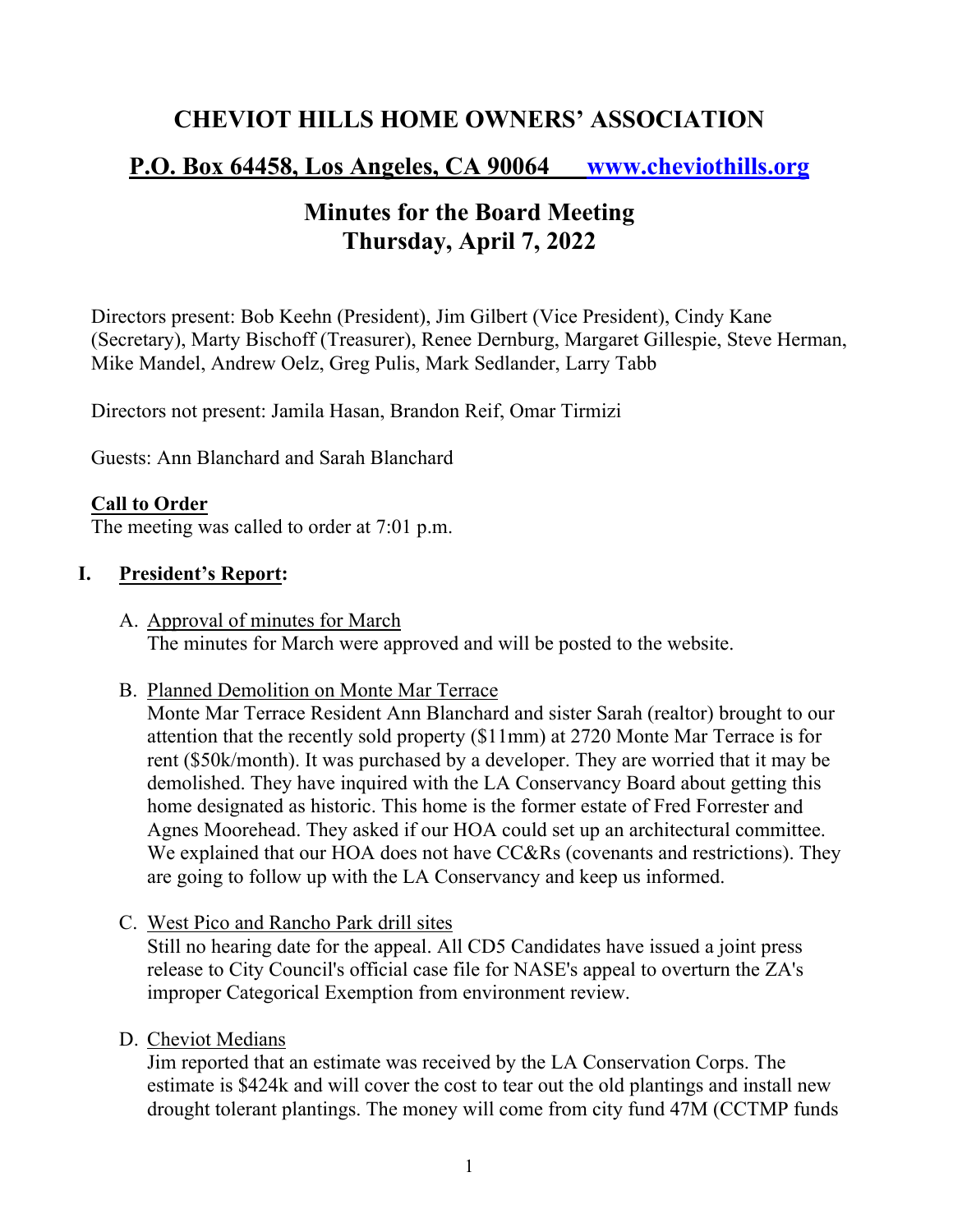from the traffic mitigation efforts). It is unclear where the money will come from to maintain the medians. Mark stated that he would like to see some money go towards traffic calming measures and wants to see what the bid process is for this type of project. Jim also reported that there was pushback on widening the medians.

#### E. Neighborhood Trees

Our CD5 Field Deputy James Ingram reported via email that Urban Forestry will address the eucalyptus trees around the golf course and park. Mark reported that he received a tree on his parkway. The tree was donated by Fox Studios.

#### F. Sidewalk damage at Glenbarr/Lorenzo

The homeowner obtained a permit to repair the sidewalk at his own expense. The city has such a long lead time to get to repairs.

#### G. Landscaping for new utility poles on Manning

New unattractive utility poles have been installed along Manning Ave. Mark proposes that we spend money to plant creeping fig to cover the metal. There was discussion that this might be illegal.

## H. 5G light poles on Patricia

A resident reached out to Bob about the upcoming installation of a 5G pole near 2910 Patricia Ave. Bob referred him to Jim for advice and the process to object.

## I. Development on Pico

Margaret circulated the detailed analysis to all board members. She stated that the project has been put on hold.

#### J. CHHOA Storage Space

Bob and Margaret reviewed the boxes in the storage unit. The board has decided that we do not need to maintain the storage space at a cost of \$900+/year. There are 5-6 Cheviot signs in good shape. Any memorabilia will go to Jonathan Weiss, local historian. The remaining box contents will need to be shredded. Culver City offers shredding once a month for a reasonable price. WLAH Organization would like to take over the unit since it is a reasonable monthly fee. There was discussion about the options: Make a donation to WLAH to cover the fee; WLAH pay the fee but the HOA maintain control of the space (although that would violate the terms of the lease and no one was in agreement of that). The board decided that Margaret should approach the leasing agent to see what she could negotiate.

## K. APS Price Increase

It is unclear what is happening. Bob wants to invite Vernon to our next meeting. We also need to update the contract to include the services we tell our residents that are provided by APS. Cindy passed around the March monthly report from APS. Most of which were open garage doors and false alarms.